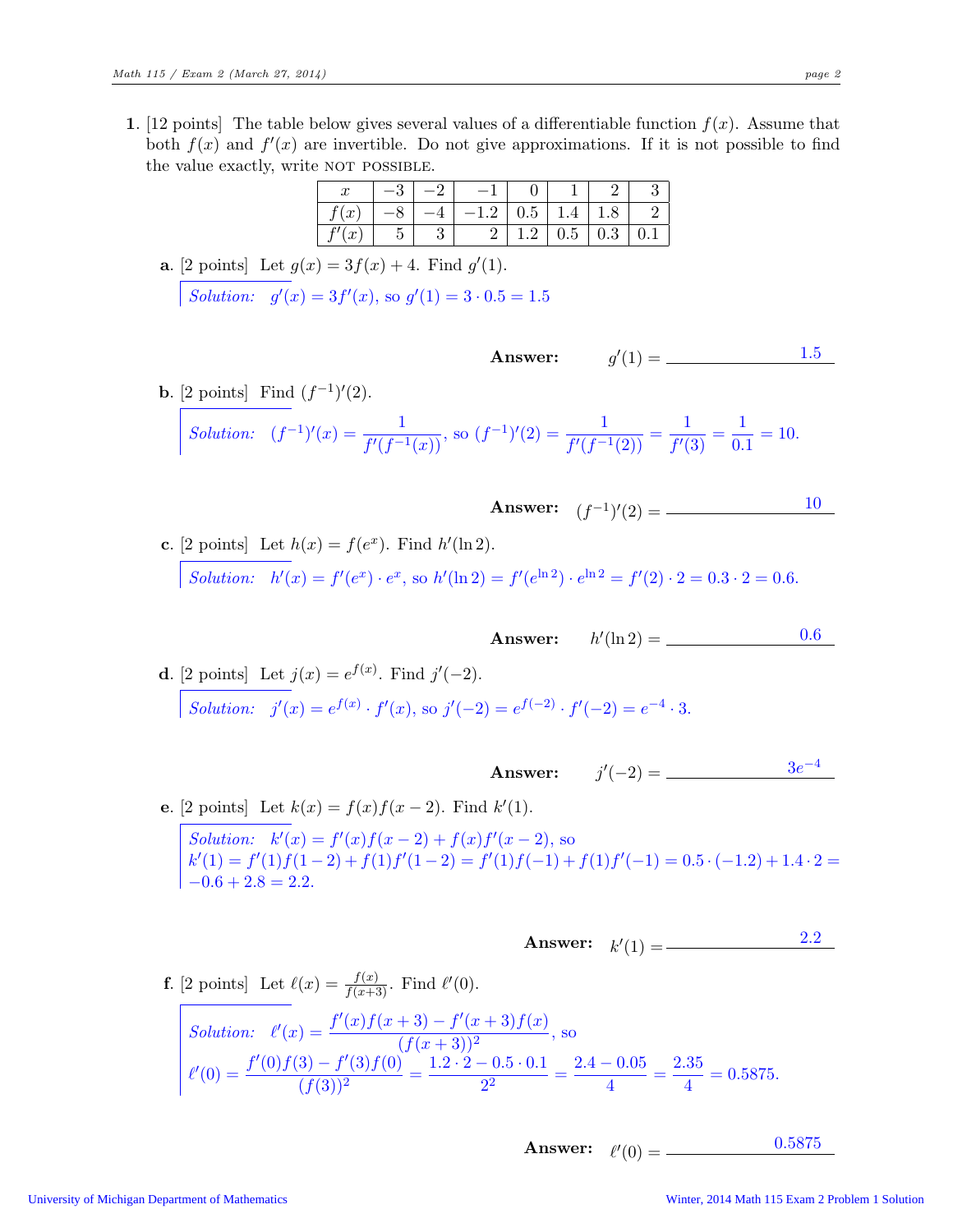1. [11 points]

Shown to the right is the graph of an invertible piecewise linear function  $q(x)$ . Note that the graph passes through the points  $(-3, 7)$ ,  $(-1, 1), (1, 0), \text{ and } (3, -4).$ 

You are not required to show your work on this problem. However, limited partial credit may be awarded based on work shown.

Find the exact value of each of the quantities below. If there is not enough information provided to find the value, write "NOT ENOUGH INFO". If the value does not exist, write "DOES NOT EXIST".

**a.** [2 points] Let 
$$
r(x) = q^{-1}(x)
$$
. Find  $r'(2)$ .  
\nSolution:  $r'(x) = \frac{1}{q'(q^{-1}(x))}$  so  $r'(2) = \frac{1}{q'(q^{-1}(2))} = \frac{1}{-3}$ 

Answer: 
$$
r'(2) =
$$
  
b. [3 points] Let  $w(x) = \frac{x}{q(x+1)}$ . Find  $w'(-2)$ .

Solution: By the quotient and chain rules,  $w'(x) = \frac{q(x+1)-xq'(x+1)}{(q(x+1))^2}$  (where these quantities are defined).  $q'$  is not differentiable at  $x = -1$ , so  $q'(x+1)$  is not defined at  $x = -2$ . (If  $w'(-2)$  were to exist, then since  $q(x + 1) = \frac{w(x)}{x}$ , we would have  $q'(-1) = q'(-2+1) = \frac{(-2)w'(-2)-w(-2)}{(-2)^2}$ .

**Answer:** 
$$
w'(-2) = \_
$$
 **DOES NOT EXIST**

c. [3 points] Let  $v(x) = xq(\sin x)$ . Find  $v'(\pi)$ .

Solution: By the product and chain rules we have  $v'(x) = xq'(\sin x) \cos x + q(\sin x)$ . So  $v'(\pi) = \pi q'(\sin \pi) \cos \pi + q(\sin \pi) = \pi q'(0)(-1) + q(0) = \pi(-1/2)(-1) + (1/2) = \frac{\pi+1}{2}.$ 

Answer: 
$$
v'(\pi) = \frac{\pi + 1}{2}
$$

**d**. [3 points] Let 
$$
j(x) = \ln(q(2x))
$$
. Find  $j'(-1)$ .

Solution: By the chain rule, we have

$$
j'(x) = \frac{1}{q(2x)} \cdot q'(2x) \cdot 2 = \frac{2q'(2x)}{q(2x)}
$$
 so  $j'(-1) = \frac{2q'(-2)}{q(-2)} = \frac{2(-3)}{4} = -\frac{3}{2}$ .

**Answer:** 
$$
j'(-1) = \frac{-\frac{3}{2}}{}
$$

− 1 3

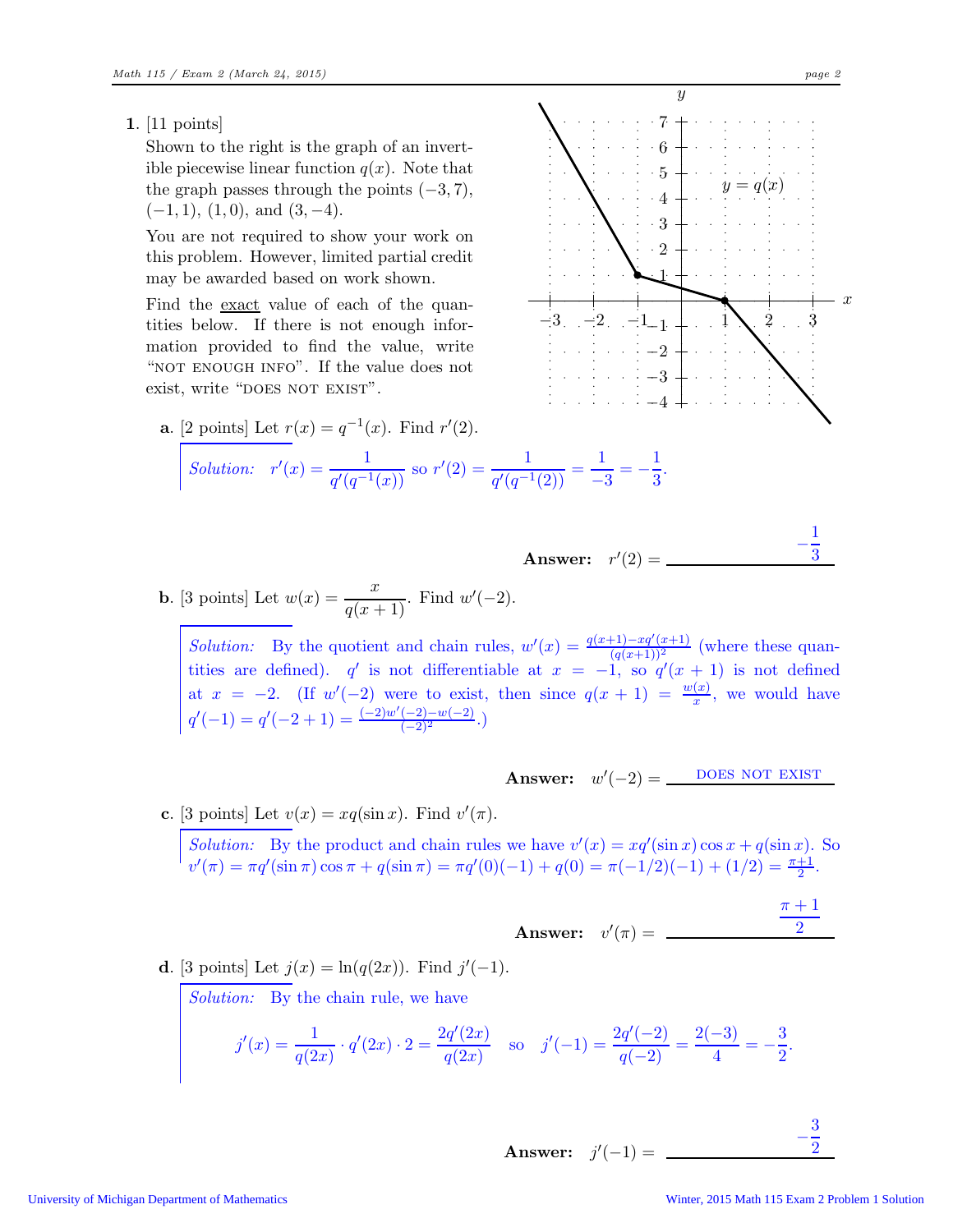

The following questions concern the functions  $B, W$ , and  $Q$  defined as follows:

$$
B(p) = \frac{h(2p)}{h(4p)},
$$
  $W(p) = h(h(p)),$  and  $Q(p) = e^{-v(p)}.$ 

Assume that the first and second derivatives of  $v(p)$  are defined everywhere, i.e. that both v and v' are differentiable on  $(-\infty,\infty)$ . Note that the graph of  $h(p)$  consists of line segments whose endpoints have integer (whole number) coordinates. Find the <u>exact</u> value of each of the quantities in a. and b. below. If the value does not exist, write does not exist. *Remember to show your work carefully.*

a. [4 points]  $B'(-1)$ 

*Solution:* Applying the quotient and chain rules, we have

$$
B'(p) = \frac{2h'(2p)h(4p) - 4h'(4p)h(2p)}{(h(4p))^2}.
$$
  
So 
$$
B'(-1) = \frac{2h'(-2)h(-4) - 4h'(-4)h(-2)}{h(-4)^2} = \frac{2(-\frac{1}{2})(-1) - 4(3)(\frac{3}{2})}{(-1)^2} = -17.
$$

**Answer:** 
$$
B'(-1) = \underline{\hspace{2cm} -17}
$$

**b.** [4 points]  $W'(2)$ 

*Solution:* By the chain rule,  $W'(p) = h'(h(p))h'(p)$ , so

$$
W'(2) = h'(h(2))h'(2) = h'(-\frac{1}{2})h'(2) = (-2)(\frac{5}{2}) = -5.
$$



c. [4 points] On the interval  $-2 < p < 2$ , is  $Q(p)$  always increasing, always decreasing, or neither? Show your work and explain your reasoning.

*Solution:* By the chain rule,  $Q'(p) = -v'(p)e^{-v(p)}$ . Since  $e^x > 0$  for all x, we know that  $e^{-v(p)}$  is always positive. On the interval  $-2 < p < 2$ , we can see that  $v(p)$  is increasing and never has a horizontal tangent line, which means that  $v'(p) > 0$  on this interval. Thus  $Q'(p) = -v'(p)e^{-v(p)}$  is always negative on that interval, which means that  $Q(p)$  is always decreasing on this interval.